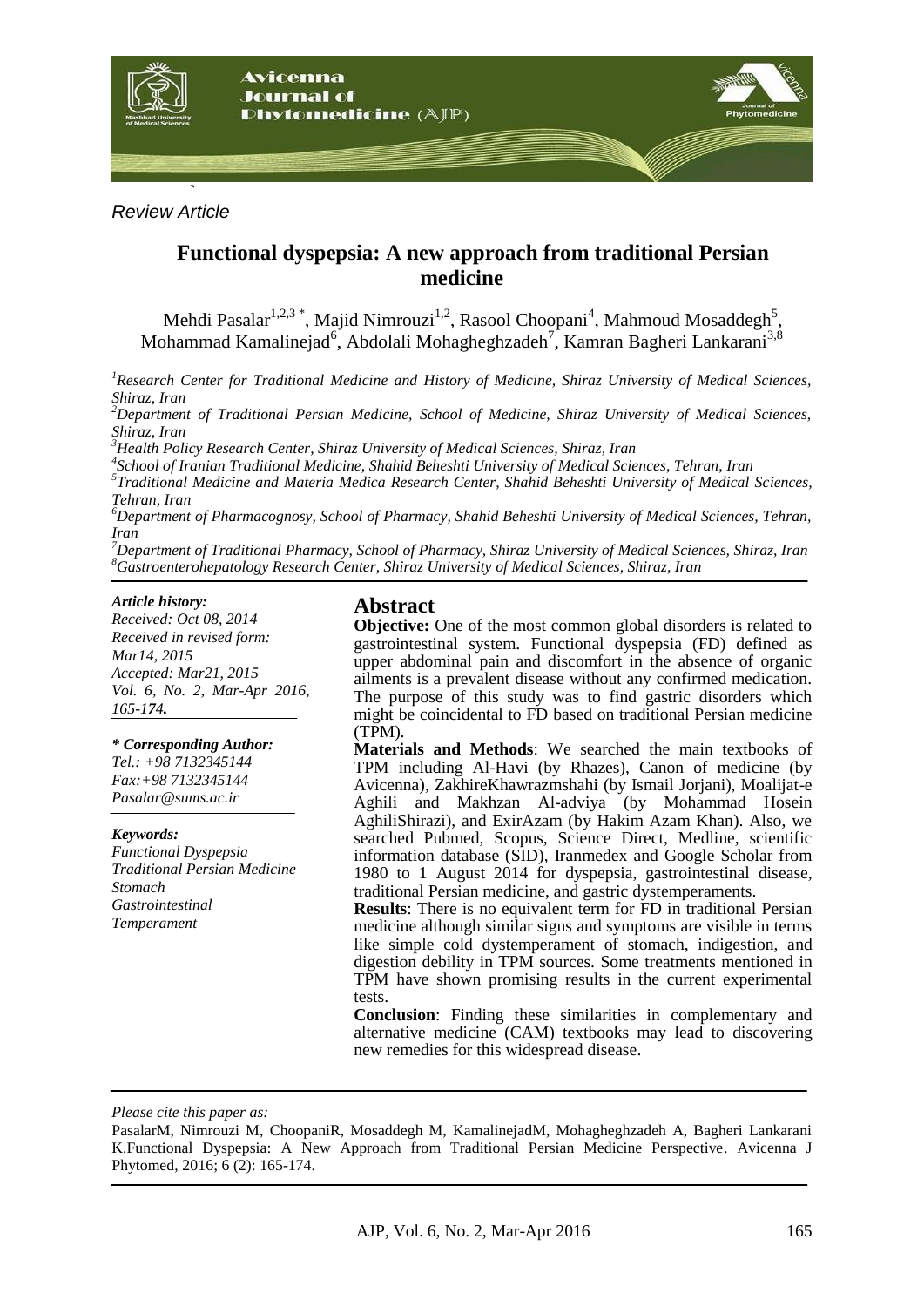# **Introduction**

Gastrointestinal diseases are very common in different populations, and many physicians spend a great deal of time and energy to treat these disorders carefully worldwide (Amini et al., 2012; Camilleri and Stanghellini, 2013; Moayyedi et al., 2011). Dyspepsia is a condition with recurrent or persistent discomfort or pain in the upper abdomen, which underlies several diseases including gastro-esophageal reflux disease (GERD), peptic ulcer disease (PUD), esophagitis, and gastric cancer (Khademi et al., 2012). Dyspepsia is a common disorder in developed countries with a worldwide prevalence of 7–34.2%; however, the prevalence of uninvestigated dyspepsia was estimated to be about 8.5% in the study of Barzkar et al. among Iranian people (Barzkar et al., 2009). Dyspepsia is very prevalent (29.9%) in Southern Iran and more prevalent in female patients (Mostaghni et al., 2009). The term "functional dyspepsia" (FD) is used when no underlying organic diseases are found in the patients with symptoms of dyspepsia through special exams and tests like upper abdominal endoscopy. Currently, there is no definite treatment for FD patients. It is a prevalent disease among different populations (Brun and Kuo, 2010; Delgado-Aros et al., 2004).

Researchers are trying hard to find new solutions for old problems arising from dysfunction in a vital system in order to decrease the burden of the disease (Farzaei et al., 2013; Pasalar et al., 2013; Schmulson and Chang, 2011). According to the principles of medicine, treatment of any disease is based on precise understanding of its pathophysiology (Balouch et al., 2014). Different medical schools put forward a special explanation for the appearance and progress of a known disease and the therapeutic options.

Traditional Persian medicine (TPM), called humoral medicine, as a famous medical school is based on four humors (bile, blood, phlegm, black bile) (Javed et

al., 2009; Pasalar, 2014). Any imbalance in humoral equilibrium (dystemperament) may result in organ disorder and gastrointestinal system is not an exception (Emtiazy et al., 2013; Jorjani, 2001). TPM elites believe that gastrointestinal (GI) system has a main role in health maintenance not only for a single organ but also for the whole body. If it works properly, it will produce normal humors in a balanced quality and quantity (mezaj-esehhi) (Table 1) (Azam Khan, 2008). The default task for GI system is digestion, and any condition affecting four-step GI system function (Diagram 1) either in the form of food quality and quantity or its processing through alimentary canal may result in dystemperament (Avicenna, 1988; Nimrouzi and Zare, 2014). There is not any terminology describing dyspepsia in TPM resources, although the signs and symptoms have been mentioned in TPM texts repeatedly (Avicenna, 1988; Jorjani, 2001; Razi, 2000). GI diseases are the result of dystemperament (Su'emezaj), parting connections (Tafarrogh-e-ettessa'l), or both (Avicenna, 1988). Each dystemperament has its special signs and symptoms, and a comprehensive history and physical exam is necessary to detect the original organ temperament (mezaj-ekhelqati) and the acquired one (mezaj-eâdati) (AghiliShirazi, 2008). Afterward, the therapeutic strategies set to return the organ to its default condition by health preservation principles (ossul-e hefz-osehheh), or/and simple medicines (daru-ye mofradeh) or/and compound medicines (daru-ye-morakkabeh) or/and physical interventions (a'mal-e-yadavi). So, in TPM school, etiology of GI disease is obvious, and this is the hakim (physician)'s duty to perceive the patients' signs and symptoms and diagnose the disorder correctly (AghiliShirazi, 2006; Avicenna, 1988; Azam Khan, 2008). The aim of this study was to review gastric dystemperaments and its characteristics to find an equivalent terminology for dyspepsia according to TPM school.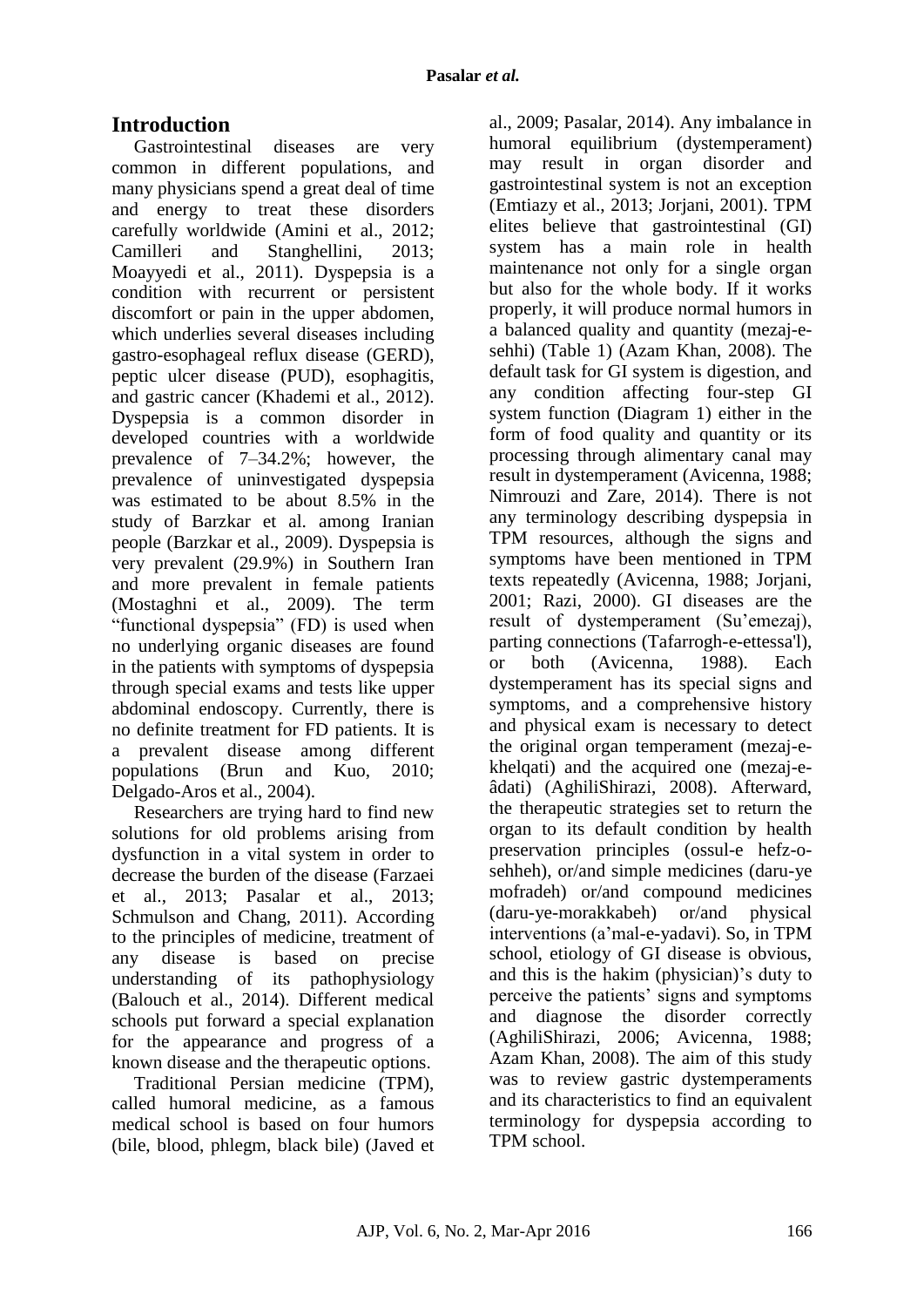#### **A new approach from traditional Persian medicine**



**Diagram 1.** Schematic pathway of digestion and its waste materials

Table 1. Normal temperaments of the stomach **Materials and Methods** 

| <b>Normal</b><br>Gastric<br>Mezaj | <b>Signs</b>                                                                                | <b>Symptoms</b>                                                                                                                         |  |
|-----------------------------------|---------------------------------------------------------------------------------------------|-----------------------------------------------------------------------------------------------------------------------------------------|--|
| Hot                               | - good digestion of<br>heavy meals (beef)<br>- spoiling of tenuous<br>meals (milk, chicken) | - advantage from hot-<br>temperament foods<br>- good appetite                                                                           |  |
| Cold                              | - good digestion of<br>light meals<br>- problematic<br>digestion of heavy<br>meals          | - advantage from cold-<br>temperament foods<br>- normal appetite                                                                        |  |
| Moist                             |                                                                                             | - low thirst<br>- tolerance for<br>consumption of much<br>drinks without fullness<br>- advantage from<br>moist-temperament<br>foods     |  |
| Dry                               |                                                                                             | - high thirst<br>- advantage from a<br>little drinks<br>- fullness while<br>drinking much<br>- advantage from dry-<br>temperament foods |  |
| Hot and<br>Moist                  | Combination of hot and moist temperament<br>signs and symptoms                              |                                                                                                                                         |  |
| <b>Hot</b> and<br>Dry             | Combination of hot and dry temperament signs<br>and symptoms                                |                                                                                                                                         |  |
| Cold and<br><b>Moist</b>          | Combination of cold and moist temperament<br>signs and symptoms                             |                                                                                                                                         |  |
| Cold and<br>Dry                   | Combination of cold and dry temperament signs<br>and symptoms                               |                                                                                                                                         |  |

In this study, we searched some main resources of TPM scholars namely Al-Havi (by Rhazes), Canon of medicine (by Avicenna), ZakhireKhawrazmshahi (by Ismail Jorjani), Moalijat-e Aghili and Makhzan Al-adviya (by Mohammad Hosein AghiliShirazi), and ExirAzam (by Hakim Azam Khan) for gastric dystemperaments and treatments. Also, we searched Pubmed, Scopus, Science Direct, Medline, scientific information database (SID), Iranmedex, and Google Scholar from 1980 to 1 August 2014 for dyspepsia, gastrointestinal disease, traditional Persian medicine, and gastric dystemperaments. Those studies with randomized clinical trial or experimental methodology were included and reviewed by three authors. The aforementioned books were also reviewed focusing on GI system chapters by the same authors. The selected literature was discussed by all authors in several panel discussions and summarized for the manuscript draft.

#### **Results**

According to TPM principles, the stomach is one of the most important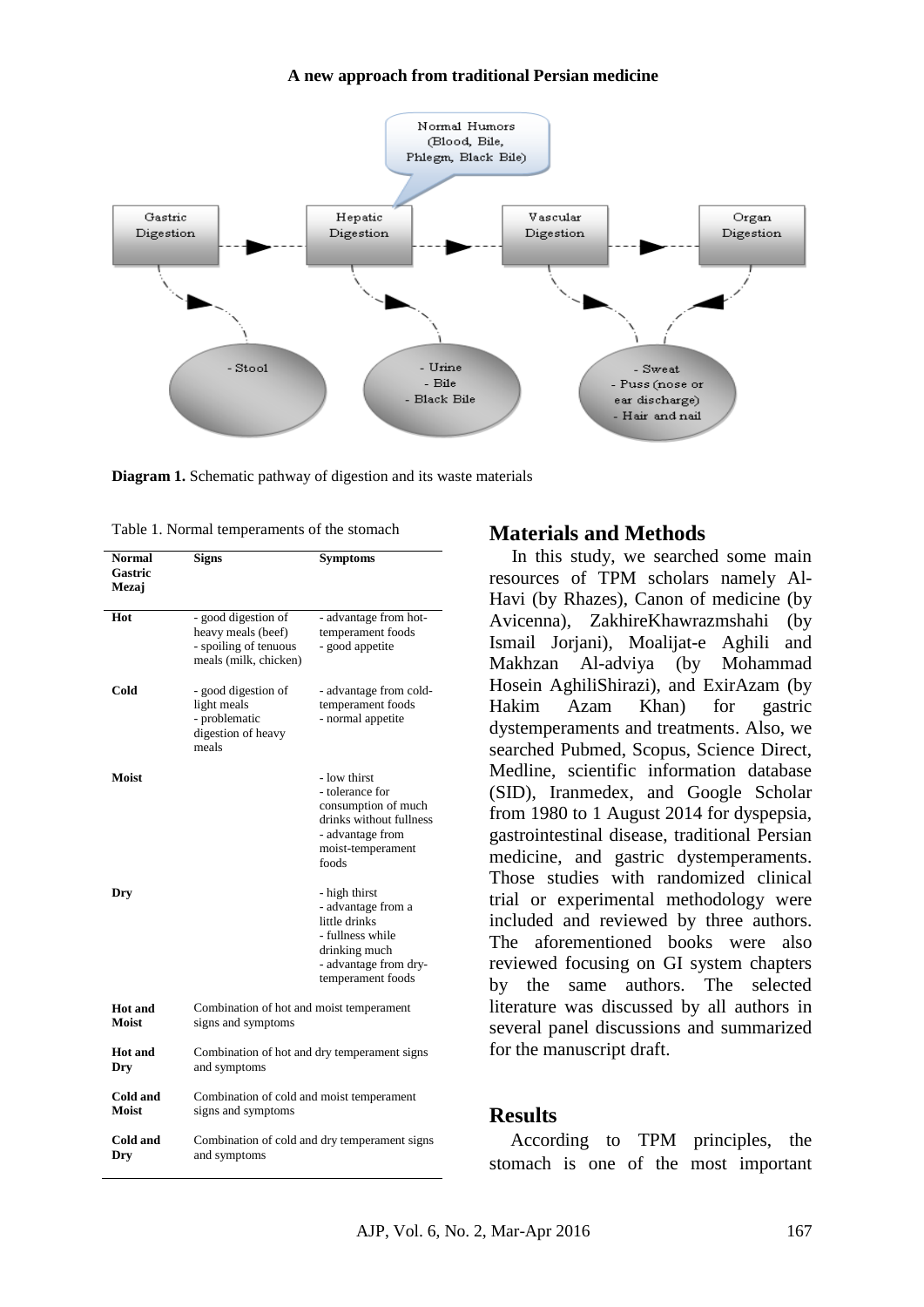organs because it is the main route for food entrance and digestion (Nimrouzi and Zare, 2014). The stomach is known as Ozv-e-sharifeh (respected organ) and is considered as the main cause of diseases (AghiliShirazi, 2006; Avicenna, 1988).

# **Anatomy and physiology of stomach in TPM resources:**

The stomach is a muscular, hollow, dilated part of the digestion system, which is located between the esophagus (Meri) and the duodenum (Asna-ashar) (Jorjani, 2001). The stomach includes two sphincters, which keep the food contents during the completion of food digestion, the esophageal sphincter, which is not an anatomical sphincter (cardia), and the pyloric sphincter that connetcsthe stomach to the duodenum. In TPM, the cardia and pylorus are called Fam-e-me'deh and Bavvab, respectively, and the antrum is known as Qa'r-e-me'deh (Azam Khan, 2008) although the cardia is not equal to Fam-e-me'deh, unquestionably. According to TPM, the stomach has two layers, namelyneural and muscular. The muscular layer comprises three types of fibers: longitudinal fibers for digestion, diagonal for retaining, and transverse for repulsion of the ingested materials. The stomach is in the vicinity of two main organs, that is, the heart in the upper and the liver in the right side (AghiliShirazi, 2008). Avicenna believed that Hararat-e-qarizie or intrinsic heat contributes to digestion of food in the stomach. The heart is hot and dry in temperament because it has non-stop movements, and the liver is hot and moist because it contributes to digestion, development, and body homeostasis. These two organs are warmer than the stomach, transfer their intrinsic heat to the stomach and help it with meal digestion (Avicenna, 1988).

## **Semiology and Pathophysiology of functional dyspepsia:**

Dyspepsia is made of two Greek words which together mean indigestion (Brun and Kuo, 2010). Based on the 2006 Rome III criteria, early satiety, postprandial fullness, upper abdominal discomfort or pain, and epigastric burning without any evidence for structural disorder are the prominent features of functional discomfort. This classification divides functional dyspepsia into two subgroups: postprandial distress syndrome (PDS) and epigastric pain syndrome (EPS) (Nwokediuko et al., 2012). FD is a heterogeneous disorder, and it seems that psychosocial factors, gastrointestinal motor abnormalities, and altered visceral sensation contribute to the pathophysiology of functional dyspepsia. About 30–70% of the patients with functional dyspepsia experience delayed gastric emptying. Impaired accommodation to the food is another frequent finding in dyspeptic patients. Visceral hypersensitivity is more prominent in patients with functional dyspepsia compared to healthy individuals and dyspeptic patients with organic causes. Some patients with functional dyspepsia develop impaired gastric and intestinal reflexes. Impaired reflex relaxation in the antral region leads to antral hypersensitivity and antral overload, and it may be a reason for occurrence of dyspeptic symptoms (Brun and Kuo, 2010; Thumshirn, 2002). The size of the food ingested and gastric emptying rate leads to aggravation of symptoms in chronic dyspeptic patients further than age and body weight. A correlation between the history of dyspepsia, headache, consumption of pickles, and stressful conditions and developing GERD was shown (Saberi-Firoozi et al., 2007). Current studies on FD pathophysiology concentrate on topics like "central processing of visceral stimuli, low-grade duodenal inflammation, and genetic predisposition" (Tack et al., 2011).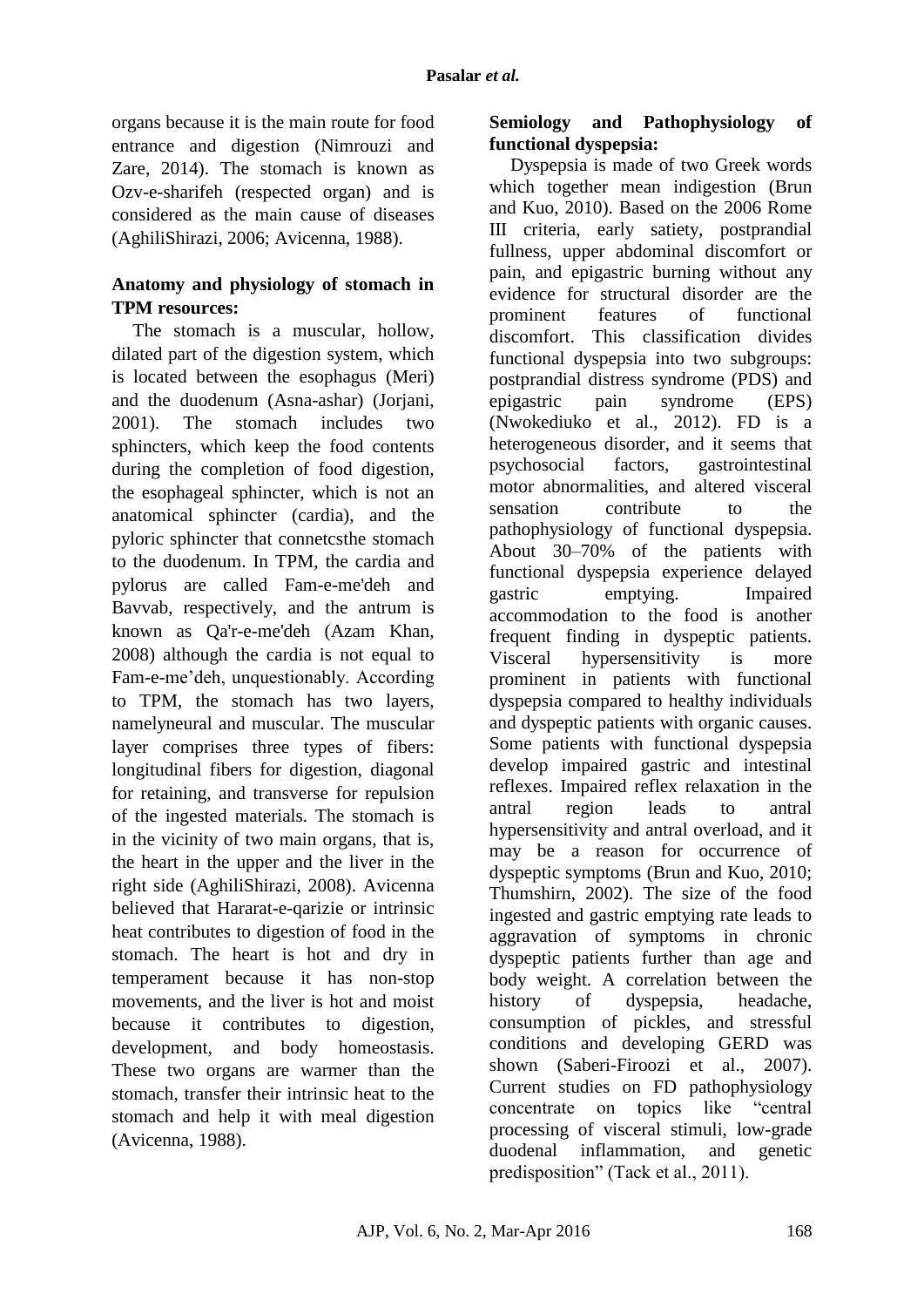# **Discussion**

In TPM resources, we did not find a term equivalent to functional dyspepsia. It is unbelievable that we suppose TPM elites had no patients suffering from symptoms in favor of FD, so we should search the main textbooks of Persian medicine for symptoms like epigastric pain or postprandial fullness to solve the puzzle. Among12 types of dystemperaments arising from the stomach, there are some similarities to FD symptoms (Table 2). The most similar condition to FD is simple cold and moist dystemperament without excess humor. The signs and symptoms are relatively the same as what is mentioned in the Rome III criteria for FD. The signs that are present in physical exam include weak digestion, and symptoms like postprandial fullness (maybe equals to Seghl) and abdominal discomfort (with some symptoms somewhat equals to Herghat or Nafkh) support this theory, despite the fact that all necessary criteria are not fulfilled.

If the patient does not care about the symptoms and simple cold gastric dystemperament without excess humor goes on, a new persistent condition called tenacious dystemperament will appear (Sue-mezajmostahkam) (AghiliShirazi, 2006; Razi, 2000). This situation produces two new entities in TPM texts: indigestion (Suol-hazm) and digestion debility (Za'af-olhazm). These disorders have signs and symptoms which are so similar to FD (Table 3) (Azam Khan, 2008; Jorjani, 2001). Based on TPM resources, prolonged dystemperament will cause tenacious dystemperament and organ debility subsequently. Continuous gastric dystemperament will result in weakness of GI system, and the digestion would be impaired. So, the resulting humors would be abnormal (Khelt-e nasaleh), and the whole body would be affected (AghiliShirazi, 2006; Razi, 2000).

In TPM, the stomach is considered as a main source of disease, and the abstinence (Parhiz) is the best remedy for all diseases. The diseases of the stomach as an individual organ and gastrointestinal tract in general, follow this rule. Tabi'at-emodabbere (nature) or sober force of the body is considered the internal army of the body to maintain body health and defend the body in front of intrinsic and extrinsic harmful agents. Tabi'at-e-modabbere in TPM may partly be considered as an equivalent for the immune system and neuroendocrine system together (Avicenna, 1988; Nimrouzi et al., 2014).

Treatment of FD in conventional medicine is unsatisfactory, although extensive studies have been conducted recently. Life style changes and reassurance are primary treatment for those who suffer from mild symptoms of FD. For those with severe symptoms or nonresponsive to the latter treatment, proton pump inhibitors (PPIs) and prokinetics are good choices for empirical pharmacotherapy (Camilleri and Stanghellini, 2013; Feinle-Bisset and Azpiroz, 2013; Leake, 2013). Psychiatric or psychotherapist consultation and consumption of antidepressant drugs are advisable for special cases with FD diagnosis (Chou et al., 2001; Li et al., 2002; Mahadeva and Goh, 2011). Some researchers proposed surgical interventions to relieve symptoms, although some side effects may appear later. Niessen fundoplication is the gold standard treatment for anatomic correction of cardia, especially in patients with typical symptoms of heartburn and regurgitation (Oleynikov and Oelschlager, 2003). Antireflex surgery, however, controls the GE refluxes in afflicted patients, but some annoying symptoms such as retching and bloating appear in many patients after operation (Jolley et al, 1987).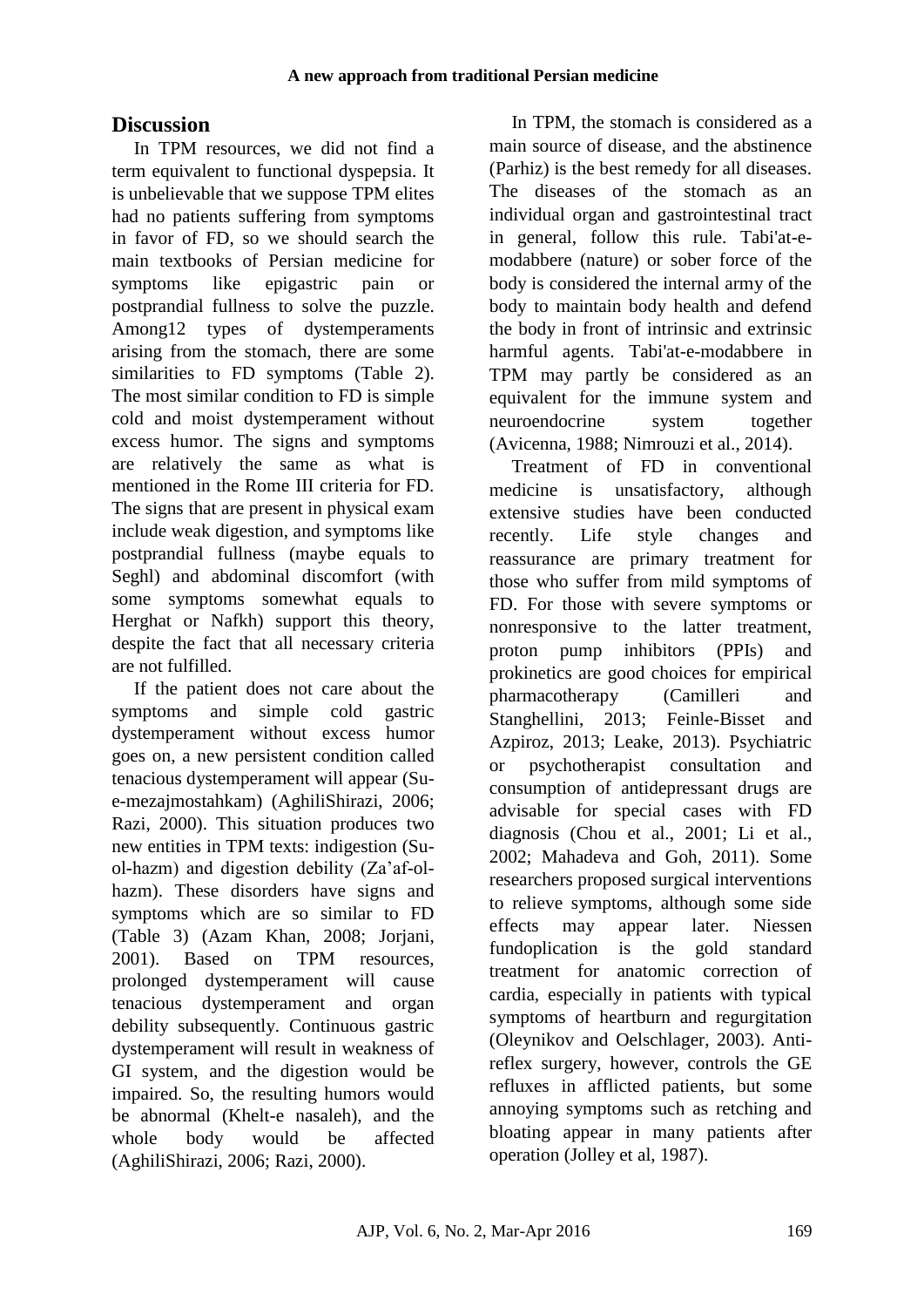#### **Pasalar** *et al.*

| - drastic digestion<br>Hot<br>- low appetite<br>- dry mouth<br>- smoky belching<br>- spoiling of tenuous food in<br>- severe thirst<br>stomach<br>- dry stool<br>- fast passage of food through stomach<br>- advantage with cold-temperament foods<br>- disadvantage with hot-temperament foods<br>- good digestion<br><b>Hot and Dry</b><br>- low appetite<br>- dry mouth<br>- severe thirst<br>- thin body<br>- dry stool<br>- fast passage of food through stomach<br>- advantage with cold-temperament foods<br>- disadvantage with hot-temperament foods<br>- advantage with moist-temperament foods<br>- disadvantage with dry-temperament foods<br><b>Hot and Dry</b><br>✓<br>- good digestion<br>- low appetite<br>- dry mouth<br>- smoky belching<br>- severe thirst<br>- stark tongue<br>- yellowish urine<br>- bile stool<br>- thin body<br>- fast passage of food through stomach<br>- advantage with cold-temperament foods<br>- yellowish skin<br>- spoiling of tenuous food in<br>- disadvantage with hot-temperament foods<br>stomach<br>- advantage with moist-temperament foods<br>- disadvantage with dry-temperament foods<br>- bitter mouth taste<br>- bile-containing vomit<br>- epigastric burning sensation after meal<br><b>Hot and Moist</b><br>- extra production of saliva<br>✓<br><b>Hot and Moist</b><br>- extra production of saliva<br>- normal appetite<br>(especially while starvation)<br>- belching with spoilt food odor<br>- weak thirst<br>- vomit<br>Cold<br>- weak digestion<br>- weak thirst<br>- advantage with hot-temperament foods<br>- disadvantage with cold-temperament foods<br>- bloating<br><b>Cold and Dry</b><br>- severe dry tongue<br>- postprandial fullness<br>- thin body<br>- food odor belching<br>- advantage from watery foods<br>- bloating<br><b>Cold and Dry</b><br>✓<br>- weak digestion<br>- postprandial fullness<br>- splenomegaly<br>- gorge (waste material)<br>- black-bile containing vomit<br>- epigastric burning sensation before meal<br>- severe bloating<br><b>Cold and Moist</b><br>- extra production of saliva<br>- postprandial fullness<br>- lazy movements<br>- food odor belching<br>- phlegmatic face<br>- weak thirst<br>- disadvantage from moist-temperament foods<br>- fast passage of food through stomach<br>- loose stool<br>- bloating<br><b>Cold and Moist</b><br>✓<br>- weak digestion<br>- weak appetite<br>- pseudo-thirst<br>- advantage from hot-temperament foods<br>- advantage from dry-temperament foods<br>- vomit<br>- severe dry tongue<br>- severe thirst<br>Dry<br>- advantage from watery foods<br>- thin body<br>- weak thirst<br><b>Moist</b><br>- extra production of saliva<br>- advantage from dry-temperament foods<br>- disadvantage from moist-temperament foods<br>- fast passage of food through stomach | <b>Stomach</b>        | <b>Excess</b> | <b>Signs</b> | <b>Symptoms</b> |
|------------------------------------------------------------------------------------------------------------------------------------------------------------------------------------------------------------------------------------------------------------------------------------------------------------------------------------------------------------------------------------------------------------------------------------------------------------------------------------------------------------------------------------------------------------------------------------------------------------------------------------------------------------------------------------------------------------------------------------------------------------------------------------------------------------------------------------------------------------------------------------------------------------------------------------------------------------------------------------------------------------------------------------------------------------------------------------------------------------------------------------------------------------------------------------------------------------------------------------------------------------------------------------------------------------------------------------------------------------------------------------------------------------------------------------------------------------------------------------------------------------------------------------------------------------------------------------------------------------------------------------------------------------------------------------------------------------------------------------------------------------------------------------------------------------------------------------------------------------------------------------------------------------------------------------------------------------------------------------------------------------------------------------------------------------------------------------------------------------------------------------------------------------------------------------------------------------------------------------------------------------------------------------------------------------------------------------------------------------------------------------------------------------------------------------------------------------------------------------------------------------------------------------------------------------------------------------------------------------------------------------------------------------------------------------------------------------------------------------------------------------------------------------------------------------------------------------|-----------------------|---------------|--------------|-----------------|
|                                                                                                                                                                                                                                                                                                                                                                                                                                                                                                                                                                                                                                                                                                                                                                                                                                                                                                                                                                                                                                                                                                                                                                                                                                                                                                                                                                                                                                                                                                                                                                                                                                                                                                                                                                                                                                                                                                                                                                                                                                                                                                                                                                                                                                                                                                                                                                                                                                                                                                                                                                                                                                                                                                                                                                                                                                    | <b>Dystemperament</b> | Humor         |              |                 |
|                                                                                                                                                                                                                                                                                                                                                                                                                                                                                                                                                                                                                                                                                                                                                                                                                                                                                                                                                                                                                                                                                                                                                                                                                                                                                                                                                                                                                                                                                                                                                                                                                                                                                                                                                                                                                                                                                                                                                                                                                                                                                                                                                                                                                                                                                                                                                                                                                                                                                                                                                                                                                                                                                                                                                                                                                                    |                       |               |              |                 |
|                                                                                                                                                                                                                                                                                                                                                                                                                                                                                                                                                                                                                                                                                                                                                                                                                                                                                                                                                                                                                                                                                                                                                                                                                                                                                                                                                                                                                                                                                                                                                                                                                                                                                                                                                                                                                                                                                                                                                                                                                                                                                                                                                                                                                                                                                                                                                                                                                                                                                                                                                                                                                                                                                                                                                                                                                                    |                       |               |              |                 |
|                                                                                                                                                                                                                                                                                                                                                                                                                                                                                                                                                                                                                                                                                                                                                                                                                                                                                                                                                                                                                                                                                                                                                                                                                                                                                                                                                                                                                                                                                                                                                                                                                                                                                                                                                                                                                                                                                                                                                                                                                                                                                                                                                                                                                                                                                                                                                                                                                                                                                                                                                                                                                                                                                                                                                                                                                                    |                       |               |              |                 |
|                                                                                                                                                                                                                                                                                                                                                                                                                                                                                                                                                                                                                                                                                                                                                                                                                                                                                                                                                                                                                                                                                                                                                                                                                                                                                                                                                                                                                                                                                                                                                                                                                                                                                                                                                                                                                                                                                                                                                                                                                                                                                                                                                                                                                                                                                                                                                                                                                                                                                                                                                                                                                                                                                                                                                                                                                                    |                       |               |              |                 |
|                                                                                                                                                                                                                                                                                                                                                                                                                                                                                                                                                                                                                                                                                                                                                                                                                                                                                                                                                                                                                                                                                                                                                                                                                                                                                                                                                                                                                                                                                                                                                                                                                                                                                                                                                                                                                                                                                                                                                                                                                                                                                                                                                                                                                                                                                                                                                                                                                                                                                                                                                                                                                                                                                                                                                                                                                                    |                       |               |              |                 |
|                                                                                                                                                                                                                                                                                                                                                                                                                                                                                                                                                                                                                                                                                                                                                                                                                                                                                                                                                                                                                                                                                                                                                                                                                                                                                                                                                                                                                                                                                                                                                                                                                                                                                                                                                                                                                                                                                                                                                                                                                                                                                                                                                                                                                                                                                                                                                                                                                                                                                                                                                                                                                                                                                                                                                                                                                                    |                       |               |              |                 |
|                                                                                                                                                                                                                                                                                                                                                                                                                                                                                                                                                                                                                                                                                                                                                                                                                                                                                                                                                                                                                                                                                                                                                                                                                                                                                                                                                                                                                                                                                                                                                                                                                                                                                                                                                                                                                                                                                                                                                                                                                                                                                                                                                                                                                                                                                                                                                                                                                                                                                                                                                                                                                                                                                                                                                                                                                                    |                       |               |              |                 |
|                                                                                                                                                                                                                                                                                                                                                                                                                                                                                                                                                                                                                                                                                                                                                                                                                                                                                                                                                                                                                                                                                                                                                                                                                                                                                                                                                                                                                                                                                                                                                                                                                                                                                                                                                                                                                                                                                                                                                                                                                                                                                                                                                                                                                                                                                                                                                                                                                                                                                                                                                                                                                                                                                                                                                                                                                                    |                       |               |              |                 |
|                                                                                                                                                                                                                                                                                                                                                                                                                                                                                                                                                                                                                                                                                                                                                                                                                                                                                                                                                                                                                                                                                                                                                                                                                                                                                                                                                                                                                                                                                                                                                                                                                                                                                                                                                                                                                                                                                                                                                                                                                                                                                                                                                                                                                                                                                                                                                                                                                                                                                                                                                                                                                                                                                                                                                                                                                                    |                       |               |              |                 |
|                                                                                                                                                                                                                                                                                                                                                                                                                                                                                                                                                                                                                                                                                                                                                                                                                                                                                                                                                                                                                                                                                                                                                                                                                                                                                                                                                                                                                                                                                                                                                                                                                                                                                                                                                                                                                                                                                                                                                                                                                                                                                                                                                                                                                                                                                                                                                                                                                                                                                                                                                                                                                                                                                                                                                                                                                                    |                       |               |              |                 |
|                                                                                                                                                                                                                                                                                                                                                                                                                                                                                                                                                                                                                                                                                                                                                                                                                                                                                                                                                                                                                                                                                                                                                                                                                                                                                                                                                                                                                                                                                                                                                                                                                                                                                                                                                                                                                                                                                                                                                                                                                                                                                                                                                                                                                                                                                                                                                                                                                                                                                                                                                                                                                                                                                                                                                                                                                                    |                       |               |              |                 |
|                                                                                                                                                                                                                                                                                                                                                                                                                                                                                                                                                                                                                                                                                                                                                                                                                                                                                                                                                                                                                                                                                                                                                                                                                                                                                                                                                                                                                                                                                                                                                                                                                                                                                                                                                                                                                                                                                                                                                                                                                                                                                                                                                                                                                                                                                                                                                                                                                                                                                                                                                                                                                                                                                                                                                                                                                                    |                       |               |              |                 |
|                                                                                                                                                                                                                                                                                                                                                                                                                                                                                                                                                                                                                                                                                                                                                                                                                                                                                                                                                                                                                                                                                                                                                                                                                                                                                                                                                                                                                                                                                                                                                                                                                                                                                                                                                                                                                                                                                                                                                                                                                                                                                                                                                                                                                                                                                                                                                                                                                                                                                                                                                                                                                                                                                                                                                                                                                                    |                       |               |              |                 |
|                                                                                                                                                                                                                                                                                                                                                                                                                                                                                                                                                                                                                                                                                                                                                                                                                                                                                                                                                                                                                                                                                                                                                                                                                                                                                                                                                                                                                                                                                                                                                                                                                                                                                                                                                                                                                                                                                                                                                                                                                                                                                                                                                                                                                                                                                                                                                                                                                                                                                                                                                                                                                                                                                                                                                                                                                                    |                       |               |              |                 |
|                                                                                                                                                                                                                                                                                                                                                                                                                                                                                                                                                                                                                                                                                                                                                                                                                                                                                                                                                                                                                                                                                                                                                                                                                                                                                                                                                                                                                                                                                                                                                                                                                                                                                                                                                                                                                                                                                                                                                                                                                                                                                                                                                                                                                                                                                                                                                                                                                                                                                                                                                                                                                                                                                                                                                                                                                                    |                       |               |              |                 |
|                                                                                                                                                                                                                                                                                                                                                                                                                                                                                                                                                                                                                                                                                                                                                                                                                                                                                                                                                                                                                                                                                                                                                                                                                                                                                                                                                                                                                                                                                                                                                                                                                                                                                                                                                                                                                                                                                                                                                                                                                                                                                                                                                                                                                                                                                                                                                                                                                                                                                                                                                                                                                                                                                                                                                                                                                                    |                       |               |              |                 |
|                                                                                                                                                                                                                                                                                                                                                                                                                                                                                                                                                                                                                                                                                                                                                                                                                                                                                                                                                                                                                                                                                                                                                                                                                                                                                                                                                                                                                                                                                                                                                                                                                                                                                                                                                                                                                                                                                                                                                                                                                                                                                                                                                                                                                                                                                                                                                                                                                                                                                                                                                                                                                                                                                                                                                                                                                                    |                       |               |              |                 |
|                                                                                                                                                                                                                                                                                                                                                                                                                                                                                                                                                                                                                                                                                                                                                                                                                                                                                                                                                                                                                                                                                                                                                                                                                                                                                                                                                                                                                                                                                                                                                                                                                                                                                                                                                                                                                                                                                                                                                                                                                                                                                                                                                                                                                                                                                                                                                                                                                                                                                                                                                                                                                                                                                                                                                                                                                                    |                       |               |              |                 |
|                                                                                                                                                                                                                                                                                                                                                                                                                                                                                                                                                                                                                                                                                                                                                                                                                                                                                                                                                                                                                                                                                                                                                                                                                                                                                                                                                                                                                                                                                                                                                                                                                                                                                                                                                                                                                                                                                                                                                                                                                                                                                                                                                                                                                                                                                                                                                                                                                                                                                                                                                                                                                                                                                                                                                                                                                                    |                       |               |              |                 |
|                                                                                                                                                                                                                                                                                                                                                                                                                                                                                                                                                                                                                                                                                                                                                                                                                                                                                                                                                                                                                                                                                                                                                                                                                                                                                                                                                                                                                                                                                                                                                                                                                                                                                                                                                                                                                                                                                                                                                                                                                                                                                                                                                                                                                                                                                                                                                                                                                                                                                                                                                                                                                                                                                                                                                                                                                                    |                       |               |              |                 |
|                                                                                                                                                                                                                                                                                                                                                                                                                                                                                                                                                                                                                                                                                                                                                                                                                                                                                                                                                                                                                                                                                                                                                                                                                                                                                                                                                                                                                                                                                                                                                                                                                                                                                                                                                                                                                                                                                                                                                                                                                                                                                                                                                                                                                                                                                                                                                                                                                                                                                                                                                                                                                                                                                                                                                                                                                                    |                       |               |              |                 |
|                                                                                                                                                                                                                                                                                                                                                                                                                                                                                                                                                                                                                                                                                                                                                                                                                                                                                                                                                                                                                                                                                                                                                                                                                                                                                                                                                                                                                                                                                                                                                                                                                                                                                                                                                                                                                                                                                                                                                                                                                                                                                                                                                                                                                                                                                                                                                                                                                                                                                                                                                                                                                                                                                                                                                                                                                                    |                       |               |              |                 |
|                                                                                                                                                                                                                                                                                                                                                                                                                                                                                                                                                                                                                                                                                                                                                                                                                                                                                                                                                                                                                                                                                                                                                                                                                                                                                                                                                                                                                                                                                                                                                                                                                                                                                                                                                                                                                                                                                                                                                                                                                                                                                                                                                                                                                                                                                                                                                                                                                                                                                                                                                                                                                                                                                                                                                                                                                                    |                       |               |              |                 |
|                                                                                                                                                                                                                                                                                                                                                                                                                                                                                                                                                                                                                                                                                                                                                                                                                                                                                                                                                                                                                                                                                                                                                                                                                                                                                                                                                                                                                                                                                                                                                                                                                                                                                                                                                                                                                                                                                                                                                                                                                                                                                                                                                                                                                                                                                                                                                                                                                                                                                                                                                                                                                                                                                                                                                                                                                                    |                       |               |              |                 |
|                                                                                                                                                                                                                                                                                                                                                                                                                                                                                                                                                                                                                                                                                                                                                                                                                                                                                                                                                                                                                                                                                                                                                                                                                                                                                                                                                                                                                                                                                                                                                                                                                                                                                                                                                                                                                                                                                                                                                                                                                                                                                                                                                                                                                                                                                                                                                                                                                                                                                                                                                                                                                                                                                                                                                                                                                                    |                       |               |              |                 |
|                                                                                                                                                                                                                                                                                                                                                                                                                                                                                                                                                                                                                                                                                                                                                                                                                                                                                                                                                                                                                                                                                                                                                                                                                                                                                                                                                                                                                                                                                                                                                                                                                                                                                                                                                                                                                                                                                                                                                                                                                                                                                                                                                                                                                                                                                                                                                                                                                                                                                                                                                                                                                                                                                                                                                                                                                                    |                       |               |              |                 |
|                                                                                                                                                                                                                                                                                                                                                                                                                                                                                                                                                                                                                                                                                                                                                                                                                                                                                                                                                                                                                                                                                                                                                                                                                                                                                                                                                                                                                                                                                                                                                                                                                                                                                                                                                                                                                                                                                                                                                                                                                                                                                                                                                                                                                                                                                                                                                                                                                                                                                                                                                                                                                                                                                                                                                                                                                                    |                       |               |              |                 |
|                                                                                                                                                                                                                                                                                                                                                                                                                                                                                                                                                                                                                                                                                                                                                                                                                                                                                                                                                                                                                                                                                                                                                                                                                                                                                                                                                                                                                                                                                                                                                                                                                                                                                                                                                                                                                                                                                                                                                                                                                                                                                                                                                                                                                                                                                                                                                                                                                                                                                                                                                                                                                                                                                                                                                                                                                                    |                       |               |              |                 |
|                                                                                                                                                                                                                                                                                                                                                                                                                                                                                                                                                                                                                                                                                                                                                                                                                                                                                                                                                                                                                                                                                                                                                                                                                                                                                                                                                                                                                                                                                                                                                                                                                                                                                                                                                                                                                                                                                                                                                                                                                                                                                                                                                                                                                                                                                                                                                                                                                                                                                                                                                                                                                                                                                                                                                                                                                                    |                       |               |              |                 |
|                                                                                                                                                                                                                                                                                                                                                                                                                                                                                                                                                                                                                                                                                                                                                                                                                                                                                                                                                                                                                                                                                                                                                                                                                                                                                                                                                                                                                                                                                                                                                                                                                                                                                                                                                                                                                                                                                                                                                                                                                                                                                                                                                                                                                                                                                                                                                                                                                                                                                                                                                                                                                                                                                                                                                                                                                                    |                       |               |              |                 |
|                                                                                                                                                                                                                                                                                                                                                                                                                                                                                                                                                                                                                                                                                                                                                                                                                                                                                                                                                                                                                                                                                                                                                                                                                                                                                                                                                                                                                                                                                                                                                                                                                                                                                                                                                                                                                                                                                                                                                                                                                                                                                                                                                                                                                                                                                                                                                                                                                                                                                                                                                                                                                                                                                                                                                                                                                                    |                       |               |              |                 |
|                                                                                                                                                                                                                                                                                                                                                                                                                                                                                                                                                                                                                                                                                                                                                                                                                                                                                                                                                                                                                                                                                                                                                                                                                                                                                                                                                                                                                                                                                                                                                                                                                                                                                                                                                                                                                                                                                                                                                                                                                                                                                                                                                                                                                                                                                                                                                                                                                                                                                                                                                                                                                                                                                                                                                                                                                                    |                       |               |              |                 |
|                                                                                                                                                                                                                                                                                                                                                                                                                                                                                                                                                                                                                                                                                                                                                                                                                                                                                                                                                                                                                                                                                                                                                                                                                                                                                                                                                                                                                                                                                                                                                                                                                                                                                                                                                                                                                                                                                                                                                                                                                                                                                                                                                                                                                                                                                                                                                                                                                                                                                                                                                                                                                                                                                                                                                                                                                                    |                       |               |              |                 |
|                                                                                                                                                                                                                                                                                                                                                                                                                                                                                                                                                                                                                                                                                                                                                                                                                                                                                                                                                                                                                                                                                                                                                                                                                                                                                                                                                                                                                                                                                                                                                                                                                                                                                                                                                                                                                                                                                                                                                                                                                                                                                                                                                                                                                                                                                                                                                                                                                                                                                                                                                                                                                                                                                                                                                                                                                                    |                       |               |              |                 |
|                                                                                                                                                                                                                                                                                                                                                                                                                                                                                                                                                                                                                                                                                                                                                                                                                                                                                                                                                                                                                                                                                                                                                                                                                                                                                                                                                                                                                                                                                                                                                                                                                                                                                                                                                                                                                                                                                                                                                                                                                                                                                                                                                                                                                                                                                                                                                                                                                                                                                                                                                                                                                                                                                                                                                                                                                                    |                       |               |              |                 |
|                                                                                                                                                                                                                                                                                                                                                                                                                                                                                                                                                                                                                                                                                                                                                                                                                                                                                                                                                                                                                                                                                                                                                                                                                                                                                                                                                                                                                                                                                                                                                                                                                                                                                                                                                                                                                                                                                                                                                                                                                                                                                                                                                                                                                                                                                                                                                                                                                                                                                                                                                                                                                                                                                                                                                                                                                                    |                       |               |              |                 |
|                                                                                                                                                                                                                                                                                                                                                                                                                                                                                                                                                                                                                                                                                                                                                                                                                                                                                                                                                                                                                                                                                                                                                                                                                                                                                                                                                                                                                                                                                                                                                                                                                                                                                                                                                                                                                                                                                                                                                                                                                                                                                                                                                                                                                                                                                                                                                                                                                                                                                                                                                                                                                                                                                                                                                                                                                                    |                       |               |              |                 |
|                                                                                                                                                                                                                                                                                                                                                                                                                                                                                                                                                                                                                                                                                                                                                                                                                                                                                                                                                                                                                                                                                                                                                                                                                                                                                                                                                                                                                                                                                                                                                                                                                                                                                                                                                                                                                                                                                                                                                                                                                                                                                                                                                                                                                                                                                                                                                                                                                                                                                                                                                                                                                                                                                                                                                                                                                                    |                       |               |              |                 |
|                                                                                                                                                                                                                                                                                                                                                                                                                                                                                                                                                                                                                                                                                                                                                                                                                                                                                                                                                                                                                                                                                                                                                                                                                                                                                                                                                                                                                                                                                                                                                                                                                                                                                                                                                                                                                                                                                                                                                                                                                                                                                                                                                                                                                                                                                                                                                                                                                                                                                                                                                                                                                                                                                                                                                                                                                                    |                       |               |              |                 |
|                                                                                                                                                                                                                                                                                                                                                                                                                                                                                                                                                                                                                                                                                                                                                                                                                                                                                                                                                                                                                                                                                                                                                                                                                                                                                                                                                                                                                                                                                                                                                                                                                                                                                                                                                                                                                                                                                                                                                                                                                                                                                                                                                                                                                                                                                                                                                                                                                                                                                                                                                                                                                                                                                                                                                                                                                                    |                       |               |              |                 |
|                                                                                                                                                                                                                                                                                                                                                                                                                                                                                                                                                                                                                                                                                                                                                                                                                                                                                                                                                                                                                                                                                                                                                                                                                                                                                                                                                                                                                                                                                                                                                                                                                                                                                                                                                                                                                                                                                                                                                                                                                                                                                                                                                                                                                                                                                                                                                                                                                                                                                                                                                                                                                                                                                                                                                                                                                                    |                       |               |              |                 |
|                                                                                                                                                                                                                                                                                                                                                                                                                                                                                                                                                                                                                                                                                                                                                                                                                                                                                                                                                                                                                                                                                                                                                                                                                                                                                                                                                                                                                                                                                                                                                                                                                                                                                                                                                                                                                                                                                                                                                                                                                                                                                                                                                                                                                                                                                                                                                                                                                                                                                                                                                                                                                                                                                                                                                                                                                                    |                       |               |              |                 |
|                                                                                                                                                                                                                                                                                                                                                                                                                                                                                                                                                                                                                                                                                                                                                                                                                                                                                                                                                                                                                                                                                                                                                                                                                                                                                                                                                                                                                                                                                                                                                                                                                                                                                                                                                                                                                                                                                                                                                                                                                                                                                                                                                                                                                                                                                                                                                                                                                                                                                                                                                                                                                                                                                                                                                                                                                                    |                       |               |              |                 |
|                                                                                                                                                                                                                                                                                                                                                                                                                                                                                                                                                                                                                                                                                                                                                                                                                                                                                                                                                                                                                                                                                                                                                                                                                                                                                                                                                                                                                                                                                                                                                                                                                                                                                                                                                                                                                                                                                                                                                                                                                                                                                                                                                                                                                                                                                                                                                                                                                                                                                                                                                                                                                                                                                                                                                                                                                                    |                       |               |              |                 |
|                                                                                                                                                                                                                                                                                                                                                                                                                                                                                                                                                                                                                                                                                                                                                                                                                                                                                                                                                                                                                                                                                                                                                                                                                                                                                                                                                                                                                                                                                                                                                                                                                                                                                                                                                                                                                                                                                                                                                                                                                                                                                                                                                                                                                                                                                                                                                                                                                                                                                                                                                                                                                                                                                                                                                                                                                                    |                       |               |              |                 |
|                                                                                                                                                                                                                                                                                                                                                                                                                                                                                                                                                                                                                                                                                                                                                                                                                                                                                                                                                                                                                                                                                                                                                                                                                                                                                                                                                                                                                                                                                                                                                                                                                                                                                                                                                                                                                                                                                                                                                                                                                                                                                                                                                                                                                                                                                                                                                                                                                                                                                                                                                                                                                                                                                                                                                                                                                                    |                       |               |              |                 |

Table 2.Gastric dystemperaments based on TPM resources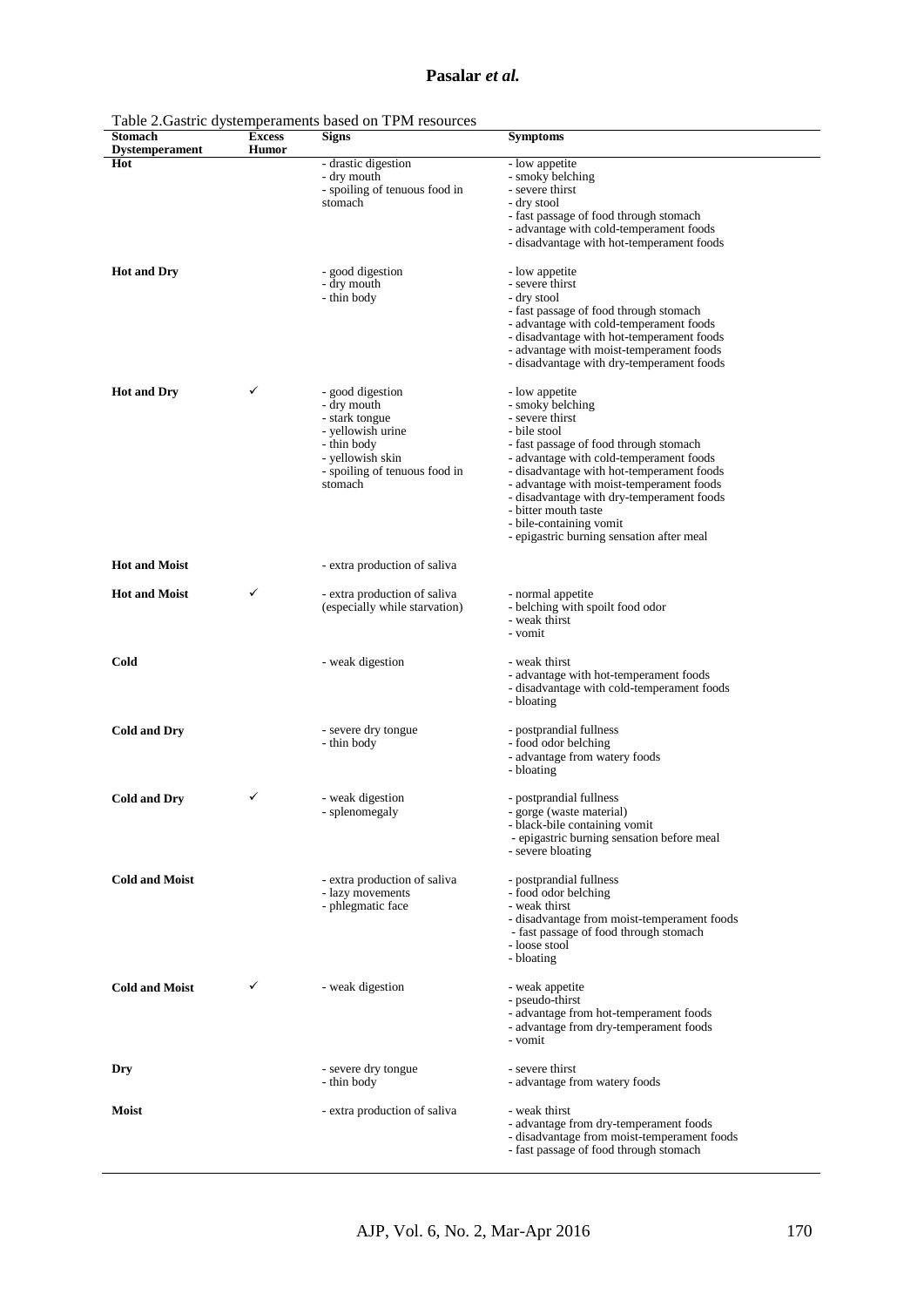Table 3. Gastric disorders arising from stomach dystemperament

| Gastric                      | <b>Signs</b>                                     | <b>Symptoms</b>                                                                |
|------------------------------|--------------------------------------------------|--------------------------------------------------------------------------------|
| ailment                      |                                                  |                                                                                |
| Indigestion                  | - incomplete<br>digestion<br>- subcostal bulging | - malodor stool<br>- malodor (sour or<br>bitter) smoky belching<br>- heartburn |
| <b>Digestion</b><br>debility | - delayed food<br>passage from<br>stomach        | - postprandial fullness<br>- malodor belching                                  |

Complementary and alternative medicine (CAM) modalities have multiple therapeutic options for relief of FD symptoms, and herbal medicines and natural products are of great importance (Kav, 2009; Thompson Coon and Ernst, 2002). Celery (*Apiumgraveolens*), radish (*Raphinussativus* L.), rocket (*Eruka sativa*), and marjoram (*Origanummajorana* L.) demonstrated anti-ulcer effect in experimental investigations (Al-Howiriny et al., 2009, 2010; Alqasoumi et al., 2009; Devaraj et al., 2011), and the aqueous methanolic extract of pomegranate (*Punicagranatum*) showed such an activity in wistar pylorus ligated rats (Alam et al., 2010). Antiinflammatory, anti-*H.pylori*, anti-peptic ulcer, antioxidant, cytoprotective, and wound healing effects of fruits like amla (*Phyllanthusemblica*), grape (*Vitisvinifera*), and nutmeg (*Myristicafragrans*), which have been advised in TPM resources, have been proven by modern investigations(Farzaei et al., 2013). There are numerous welldesigned studies investigating the effect of single medicinal plants like red pepper (*Capsicum annuum*), liquorice (*GlycyrrhizaGlabra*), and black caraway (*Niggella sativa*) or compound medicinal plants like Jollab on the elimination of symptoms of FD in patients with promising results (Bone, and Mills, 2013; Bortolotti et al., 2002; Pasalar et al., 2015; Raveendra et al., 2012; Rosch et al, 2006). Some of these remedies have been suggested for the treatment of cold gastric dystemperament without excess humor in

TPM texts and pharmacopeia (AghiliShirazi, 2009; Azam Khan, 2008).

The treatment of gastric temperaments either new or tenacious form is different from what is explained above in conventional medicine, although recommendations for changing dietary habits and life style in addition to promotion of the mental health are lookalike, and some are advised in new studies (Avicenna, 1988; Feinle-Bisset and Azpiroz, 2013). For instance, right decubitus position in the first postprandial hour and then changing to the left decubitus position decrease the chance of GE reflux in infants with GERD (van Wijk et al., 2007). This advice is found in TPM books frequently (AghiliShirazi, 2008; Razi, 2000). Regulation of dietary habits (time, amount, order, quality, and temperament of ingesting food or drink) is of great importance in this regard as it may be curative by itself (Avicenna, 1988; Razi, 2000). The next step in TPM therapeutic protocol for gastric dystemperament is to use a proper herbal drug in different dosage forms. If excess humor is present with gastric temperament, the practitioner should purify (Tanghiye) the stomach through a safe route. When prolonged or tenacious dystemperament takes place and organ debility occurs subsequently, reinforcement (Taghviyat) of the stomach is the last stage of the treatment process (AghiliShirazi, 2008; Azam Khan, 2008; Shirzad et al., 2013). There is a long list of tonic agents for stomach in TPM pharmacopeia, and some of them have successfully passed experimental tests. Cinnamon (*Cinnamomumzeylanicum*) showed promising effects on the stomach in rats (AghiliShirazi, 2009; Rafatullah et al., 2011).

GI problems are among the most common diseases worldwide. Functional dyspepsia is a heterogeneous disorder with empirical treatments, and CAM practitioners are trying to put forward optimal remedies for it through well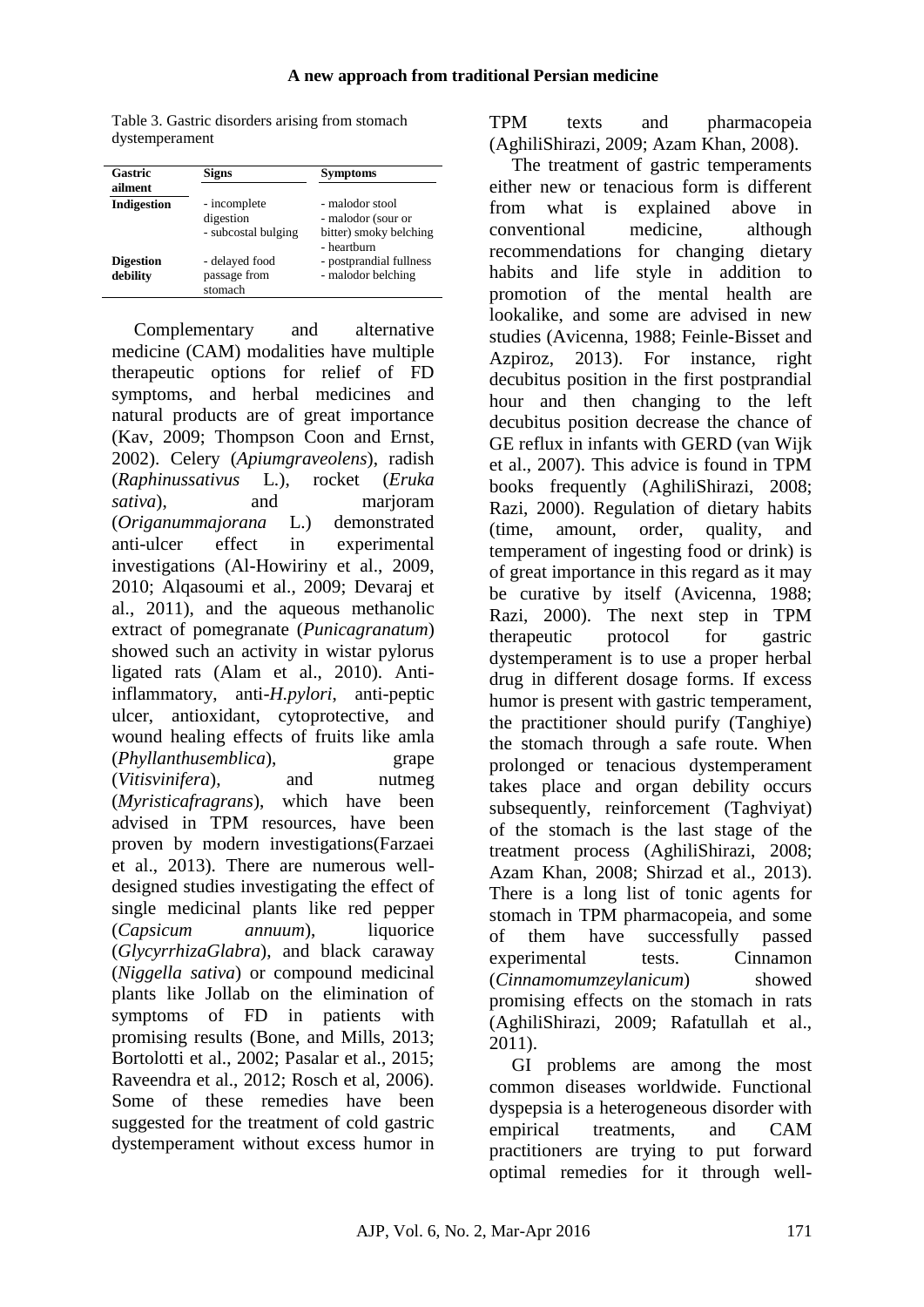designed researches. TPM school has its unique pathophysiology and therapies for GI diseases. Finding equivalent terminology for FD and reviewing the suggested medications may be so beneficial to fight this prevalent disorder. Promising results in this field trigger "the glimmers of hope" for future.

## **Conflict of interest**

The authors certify that there is no actual or potential conflict of interest in relation to this article.

## **References**

- Aghili Shirazi MH. 2006. Kholase al hekmah (Persian). In: Nazem E. (Eds). Vol.1. pp.805-847, Quom, Esmailian.
- Aghili Shirazi MH. 2008. Moalejat-e Aghili (Persian). pp.133-223, Tehran, Institute of Meical History, Islamic Medicine and Complementary Medicine.
- Aghili Shirazi MH. 2009. Makhzan-al-advia (Persian). pp.105-801, Tehran, Tehran University of Medical Sciences.
- Al-Howiriny T, Alsheikh A, Alqasoumi S, Al-Yahya M, ElTahir K, Rafatullah S. 2009. Protective Effect of Origanum majorana L. 'Marioram' on various models of gastric mucosal injury in rats. Am J Chin Med, 37: 531-545.
- Al-Howiriny T, Alsheikh A, Alqasoumi S, Al-Yahya M, ElTahir K, Rafatullah S. 2010. Gastric antiulcer, antisecretory and cytoprotective properties of celery (Apium graveolens) in rats. Pharm Biol, 48: 786- 793.
- Alam MS, Alam MA, Ahmad S, Najmi AK, Asif M, Jahangir T. 2010. Protective effects of Punica granatum in experimentally-induced gastric ulcers. Toxicol Mech Methods, 20: 572-578.
- Alqasoumi S, Al-Sohaibani M, Al-Howiriny T, Al-Yahya M, Rafatullah S. 2009. Rocket "Eruca sativa": a salad herb with potential gastric anti-ulcer activity. World J Gastroenterol, 15: 1958-1965.
- Amini E, Keshteli AH, Jazi MS, Jahangiri P, Adibi P. 2012. Dyspepsia in Iran: SEPAHAN Systematic Review No. 3. Int J Prev Med, 3(Suppl 1): S18-25.
- Anonymous. 2013. 10 How to use the monographs. In: 'Principles and Practice of Phytotherapy (Second Edition)' pp. 353- 961. Saint Louis, Churchill Livingstone.
- Avicenna H. 1988. Al Qanun Fi Al-Tibb (Persian). Vol.4. pp. 1-180, Tehran, Soroush Press.
- Azam Khan M. 2008. Exir Azam (Persian). Vol.1. pp.65-198, Tehran, Institute of Meical History, Islamic Medicine and Complementary Medicine.
- Balouch MA, Kolek MJ, Darbar D. 2014. Improved understanding of the pathophysiology of atrial fibrillation through the lens of discrete pathological pathways. Glob Cardiol Sci Pract, 2014: 24-36.
- Barzkar M, Pourhoseingholi MA, Habibi M, Moghimi-Dehkordi B, Safaee A, Pourhoseingholi A, Zali MR. 2009. Uninvestigated dyspepsia and its related factors in an Iranian community. Saudi Med J, 30: 397-402.
- Bortolotti M, Coccia G, Grossi G, Miglioli M. 2002. The treatment of functional dyspepsia with red pepper. Aliment Pharmacol Ther, 16: 1075-1082.
- Brun R, Kuo B. 2010. Functional dyspepsia. Therap Adv Gastroenterol, 3: 145-164.
- Camilleri M, Stanghellini V. 2013. Current management strategies and emerging treatments for functional dyspepsia. Nat Rev Gastroenterol Hepatol, 10: 187-194.
- Chou LT, Wu CY, Chen HP, Chang CS, Wong PG, Ko CW, Chen GH. 2001. The correlation of depression and gastric dysrhythmia in functional dyspepsia. J Clin Gastroenterol, 33: 127-131.
- Delgado-Aros S, Camilleri M, Cremonini F, Ferber I, Stephens D, Burton DD. 2004. Contributions of gastric volumes and gastric emptying to meal size and postmeal symptoms in functional dyspepsia. Gastroenterology, 127: 1685- 1694.
- Devaraj VC, Gopala Krishna B, Viswanatha GL, Satya Prasad V, Vinay Babu SN. 2011. Protective effect of leaves of Raphinus sativus Linn on experimentally induced gastric ulcers in rats. Saudi Pharm J, 19: 171-176.
- Emtiazy M, Choopani R, Khodadoost M, Tansaz M, Nazem E. 2013. Atheroprotector role of the spleen based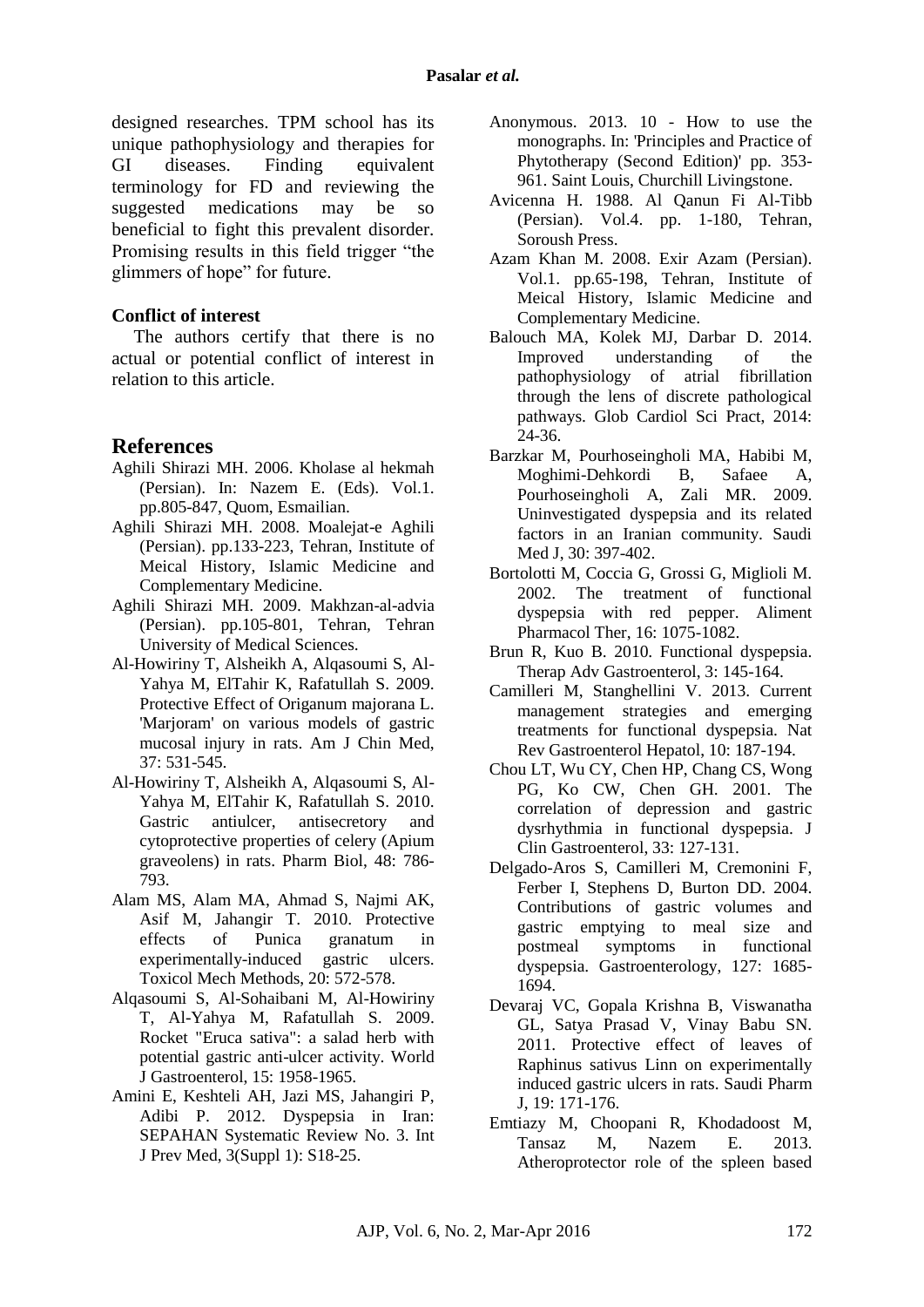on the teaching of Avicenna (Ibn Sina). Int J Cardiol, 167: 26-28.

- Farzaei MH, Shams-Ardekani MR, Abbasabadi Z, Rahimi R. 2013. Scientific Evaluation of Edible Fruits and Spices Used for the Treatment of Peptic Ulcer in Traditional Iranian Medicine. ISRN Gastroenterol, 2013: 136932.
- Farzaei MH, Rahimi R, Abbasabadi Z, Abdollahi M. 2013. An Evidence-based Review on Medicinal Plants used for the Treatment of Peptic Ulcer in Traditional Iranian Medicine. Int J Pharm, 9: 108-124.
- Feinle-Bisset C, Azpiroz F. 2013. Dietary and lifestyle factors in functional dyspepsia. Nat Rev Gastroenterol Hepatol, 10: 150- 157.
- Javed G, Anwar M, Siddiqui MA. 2009. Perception of psychiatric disorders in the Unani system of medicine – a review. European J Integ Med, 1(3): 149-154.
- Jolley SG., Tunell WP, Leonard JC, Hoelzer DJ, Smith EI. 1987. Gastric emptying in children with gastroesophageal reflux. II. The relationship to retching symptoms following antireflux surgery. J Pediatr Surg, 22: 927-930.
- Jorjani E. 2001. Zakhireye Kharazm Shahi (Treasure of Kharazm Shah) [In Persian] In: Moharreri MR (Eds). Vol.2. pp.35-90, Tehran, Iranian Medical Academy.
- Kav T. 2009. Use of complementary and alternative medicine: a survey in Turkish gastroenterology patients. BMC Complement Altern Med, 9: 41.
- Khademi H, Radmard AR, Malekzadeh F, Kamangar F, Nasseri-Moghaddam S, Johansson M, Malekzadeh R. 2012. Diagnostic accuracy of age and alarm symptoms for upper GI malignancy in patients with dyspepsia in a GI clinic: a 7 year cross-sectional study. PLoS One, 7: e39173.
- Leake I. 2013. Functional dyspepsia: Glimmers of hope for functional dyspepsia. Nat Rev Gastroenterol Hepatol, 10(3): 125.
- Li Y, Nie Y, Sha W, Su H. 2002. The link between psychosocial factors and functional dyspepsia: an epidemiological study. Chin Med J (Engl), 115: 1082-1084.
- Mahadeva S, Goh KL. 2011. Anxiety, depression and quality of life differences between functional and organic dyspepsia.

J Gastroenterol Hepatol, 26 Suppl 3: 49- 52.

- Moayyedi P, Soo S, Deeks JJ, Delaney B, Harris A, Innes M, Forman D. 2011. WITHDRAWN: Eradication of Helicobacter pylori for non-ulcer dyspepsia. Cochrane Database Syst Rev(2): CD002096.
- Mostaghni A, Mehrabani D, Khademolhosseini F, Masoumi SJ, Moradi F, Zare N, Saberi-Firoozi M. 2009.<br>Prevalence and risk factors of Prevalence and risk factors of gastroesophageal reflux disease in Qashqai migrating nomads, southern Iran. World J Gastroenterol, 15: 961-965.
- Nimrouzi M, Sadeghpour O, Imanieh MH, Shams-Ardekani M, Zarshenas MM, Salehi A, Minaei MB. 2014. Remedies for children constipation in medieval Persia. J Evid Based Complementary Altern Med, 19: 137-143.
- Nimrouzi M, Zare M. 2014. Principles of Nutrition in Islamic and Traditional Persian Medicine. J Evid Based Complementary Altern Med, 19: 267-270.
- Nwokediuko SC, Ijoma U, Obienu O. 2012. Functional dyspepsia: subtypes, risk factors, and overlap with irritable bowel syndrome in a population of african patients. Gastroenterol Res Pract, 2012: 562393.
- Oleynikov D, Oelschlager B. 2003. New alternatives in the management of gastroesophageal reflux disease. Am J Surg, 186: 106-111.
- Pasalar M, Lankarani KB, Mehrabani D, Tolide-ie HR, Naseri M. 2013. The Effect of Descureania Sophia L. and Prunus Domestica L. in Prevention of Constipation among Iranian Hajj Pilgrims, Saudi Arabia. Res J Pharm Biol Chem Sci, 4: 1195-1204.
- Pasalar M. 2014. Promotion of Traditional Persian Medicine; a Neglected Necessity Arch Iran Med, 17(8): 593-594.
- Pasalar M, Choopani R, Mosaddegh M, Kamalinejad M, Mohagheghzadeh A, Fattahi MR, Ghanizaedeh A, Lankarani KB. 2015. Efficacy and safety of jollab to treat functional dyspepsia: a randomized placebo-controlled clinical trial. Explore (NY), 11(3): 199-207.
- Rafatullah S, Alqasoumi S, Al-Dosary M, Al-Yahya M, Al-Mofleh I. 2011. Gastroprotective effect of a popular spice